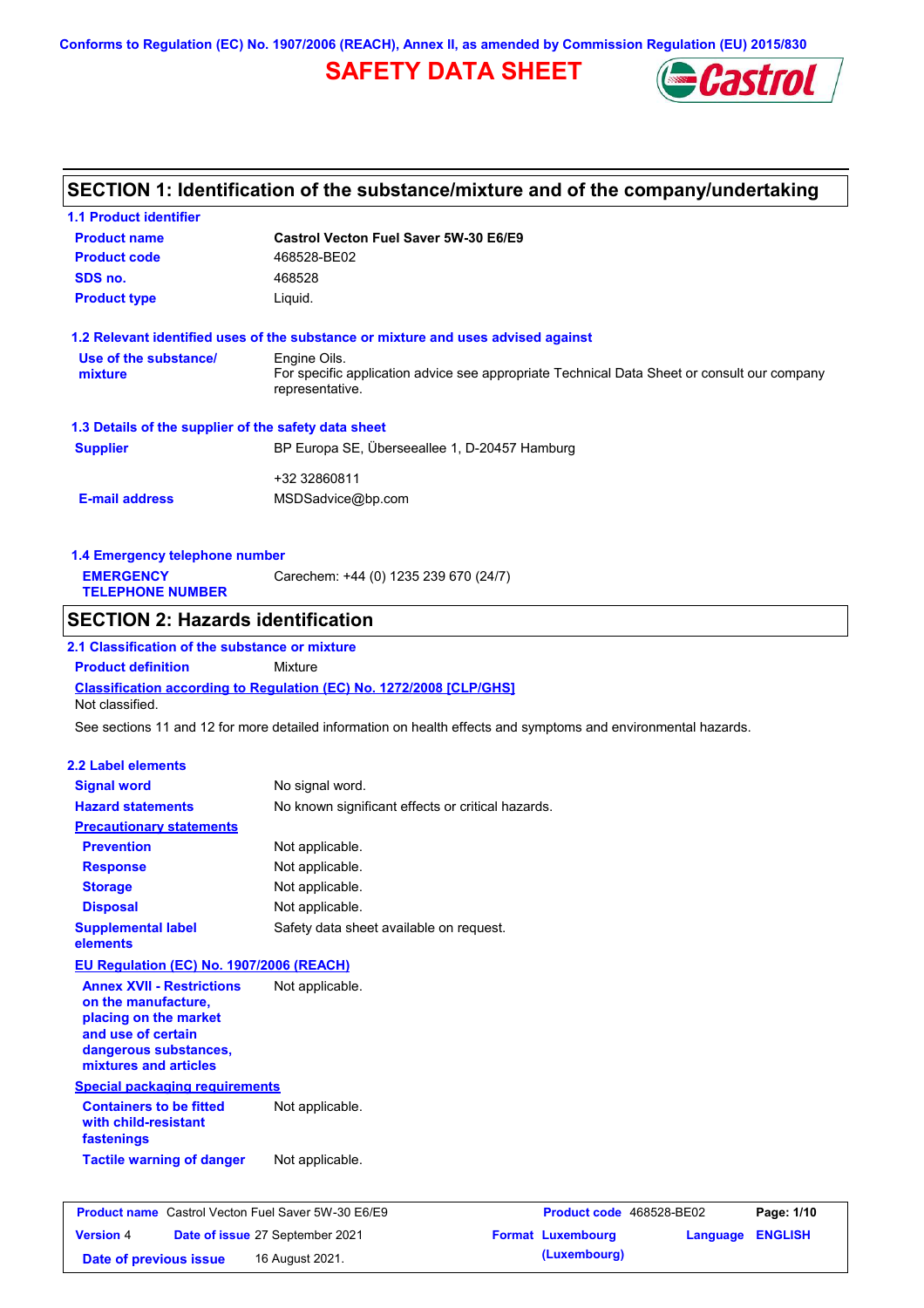# **SECTION 2: Hazards identification**

| 2.3 Other hazards                                                                                                        |                                                                                                                                                                                                                          |
|--------------------------------------------------------------------------------------------------------------------------|--------------------------------------------------------------------------------------------------------------------------------------------------------------------------------------------------------------------------|
| <b>Results of PBT and vPvB</b><br>assessment                                                                             | Product does not meet the criteria for PBT or vPvB according to Regulation (EC) No. 1907/2006.<br>Annex XIII.                                                                                                            |
| <b>Product meets the criteria</b><br>for PBT or vPvB according<br>to Regulation (EC) No.<br><b>1907/2006, Annex XIII</b> | This mixture does not contain any substances that are assessed to be a PBT or a vPvB.                                                                                                                                    |
| Other hazards which do<br>not result in classification                                                                   | Defatting to the skin.<br>USED ENGINE OILS<br>Used engine oil may contain hazardous components which have the potential to cause skin<br>cancer.<br>See Toxicological Information, section 11 of this Safety Data Sheet. |

## **SECTION 3: Composition/information on ingredients**

#### **3.2 Mixtures**

Mixture **Product definition**

Highly refined base oil (IP 346 DMSO extract < 3%). Synthetic base stock. Proprietary performance additives.

| <b>Product/ingredient</b><br>name                             | <b>Identifiers</b>                                                                      | $\frac{9}{6}$ | <b>Regulation (EC) No.</b><br>1272/2008 [CLP] | Type  |
|---------------------------------------------------------------|-----------------------------------------------------------------------------------------|---------------|-----------------------------------------------|-------|
| Distillates (petroleum), hydrotreated<br>heavy paraffinic     | REACH #: 01-2119484627-25<br>EC: 265-157-1<br>CAS: 64742-54-7<br>Index: 649-467-00-8    | 225 - ≤50     | Asp. Tox. 1, H304                             | $[1]$ |
| Distillates (petroleum), hydrotreated<br>heavy paraffinic     | REACH #: 01-2119484627-25<br>EC: 265-157-1<br>CAS: 64742-54-7<br>Index: 649-467-00-8    | ≤10           | Not classified.                               | [6]   |
| Distillates (petroleum), solvent-<br>dewaxed heavy paraffinic | REACH #: 01-2119471299-27 ≤3<br>EC: 265-169-7<br>CAS: 64742-65-0<br>Index: 649-474-00-6 |               | Asp. Tox. 1, H304                             | $[1]$ |
| Distillates (petroleum), hydrotreated<br>light paraffinic     | REACH #: 01-2119487077-29 ≤3<br>EC: 265-158-7<br>CAS: 64742-55-8<br>Index: 649-468-00-3 |               | Asp. Tox. 1, H304                             | $[1]$ |
| Distillates (petroleum), solvent-<br>dewaxed light paraffinic | REACH #: 01-2119480132-48<br>EC: 265-159-2<br>CAS: 64742-56-9<br>Index: 649-469-00-9    | -≤3           | Asp. Tox. 1, H304                             | $[1]$ |

**See Section 16 for the full text of the H statements declared above.**

#### **Type**

[1] Substance classified with a health or environmental hazard

[2] Substance with a workplace exposure limit

[3] Substance meets the criteria for PBT according to Regulation (EC) No. 1907/2006, Annex XIII

[4] Substance meets the criteria for vPvB according to Regulation (EC) No. 1907/2006, Annex XIII

[5] Substance of equivalent concern

[6] Additional disclosure due to company policy

Occupational exposure limits, if available, are listed in Section 8.

## **SECTION 4: First aid measures**

#### **4.1 Description of first aid measures**

| Eye contact                                               | In case of contact, immediately flush eyes with plenty of water for at least 15 minutes. Eyelids<br>should be held away from the eyeball to ensure thorough rinsing. Check for and remove any<br>contact lenses. Get medical attention. |
|-----------------------------------------------------------|-----------------------------------------------------------------------------------------------------------------------------------------------------------------------------------------------------------------------------------------|
| <b>Skin contact</b>                                       | Wash skin thoroughly with soap and water or use recognised skin cleanser. Remove<br>contaminated clothing and shoes. Wash clothing before reuse. Clean shoes thoroughly before<br>reuse. Get medical attention if irritation develops.  |
| <b>Inhalation</b>                                         | If inhaled, remove to fresh air. Get medical attention if symptoms occur.                                                                                                                                                               |
| <b>Ingestion</b>                                          | Do not induce vomiting unless directed to do so by medical personnel. Get medical attention if<br>symptoms occur.                                                                                                                       |
| <b>Protection of first-aiders</b>                         | No action shall be taken involving any personal risk or without suitable training.                                                                                                                                                      |
| <b>Product name</b> Castrol Vecton Fuel Saver 5W-30 E6/E9 | <b>Product code</b> 468528-BE02<br>Page: 2/10                                                                                                                                                                                           |
| <b>Version 4</b>                                          | <b>ENGLISH</b><br><b>Format Luxembourg</b><br>Date of issue 27 September 2021<br>Language                                                                                                                                               |
| Date of previous issue                                    | (Luxembourg)<br>16 August 2021.                                                                                                                                                                                                         |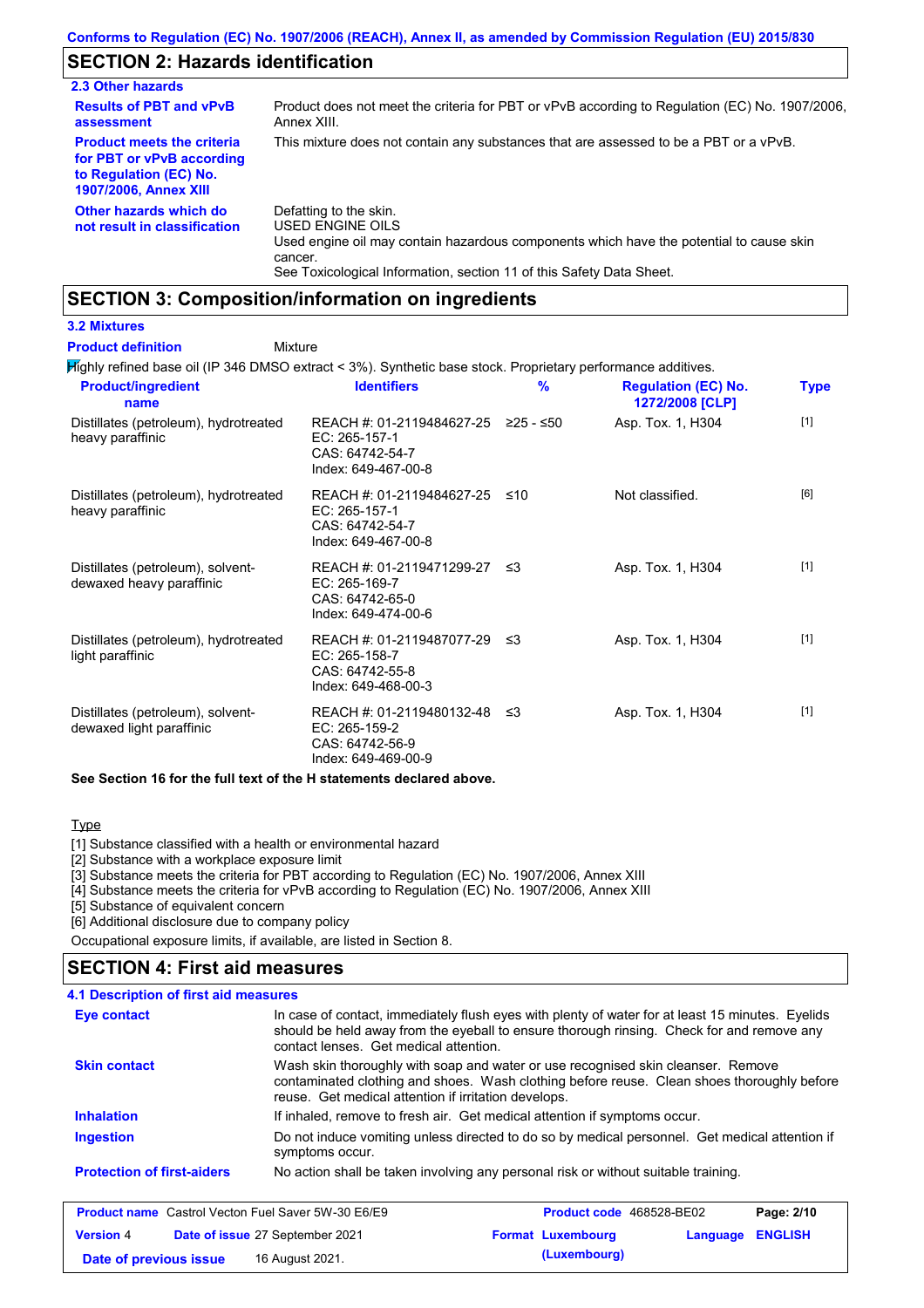## **SECTION 4: First aid measures**

#### **4.2 Most important symptoms and effects, both acute and delayed**

See Section 11 for more detailed information on health effects and symptoms.

## **Potential acute health effects**

| <b>Inhalation</b>   | Vapour inhalation under ambient conditions is not normally a problem due to low vapour<br>pressure.               |
|---------------------|-------------------------------------------------------------------------------------------------------------------|
| <b>Ingestion</b>    | No known significant effects or critical hazards.                                                                 |
| <b>Skin contact</b> | Defatting to the skin. May cause skin dryness and irritation.                                                     |
| Eye contact         | No known significant effects or critical hazards.                                                                 |
|                     | Delayed and immediate effects as well as chronic effects from short and long-term exposure                        |
| <b>Inhalation</b>   | Overexposure to the inhalation of airborne droplets or aerosols may cause irritation of the<br>respiratory tract. |
| <b>Ingestion</b>    | Ingestion of large quantities may cause nausea and diarrhoea.                                                     |
| <b>Skin contact</b> | Prolonged or repeated contact can defat the skin and lead to irritation and/or dermatitis.                        |
| Eye contact         | Potential risk of transient stinging or redness if accidental eye contact occurs.                                 |

#### **4.3 Indication of any immediate medical attention and special treatment needed**

**Notes to physician** Treatment should in general be symptomatic and directed to relieving any effects.

| <b>SECTION 5: Firefighting measures</b>                           |                                                                                                                                                                                                                                                                                                                                                                   |  |  |
|-------------------------------------------------------------------|-------------------------------------------------------------------------------------------------------------------------------------------------------------------------------------------------------------------------------------------------------------------------------------------------------------------------------------------------------------------|--|--|
| 5.1 Extinguishing media<br><b>Suitable extinguishing</b><br>media | In case of fire, use foam, dry chemical or carbon dioxide extinguisher or spray.                                                                                                                                                                                                                                                                                  |  |  |
| <b>Unsuitable extinguishing</b><br>media                          | Do not use water jet. The use of a water jet may cause the fire to spread by splashing the<br>burning product.                                                                                                                                                                                                                                                    |  |  |
| 5.2 Special hazards arising from the substance or mixture         |                                                                                                                                                                                                                                                                                                                                                                   |  |  |
| <b>Hazards from the</b><br>substance or mixture                   | In a fire or if heated, a pressure increase will occur and the container may burst.                                                                                                                                                                                                                                                                               |  |  |
| <b>Hazardous combustion</b><br>products                           | Combustion products may include the following:<br>carbon oxides (CO, CO <sub>2</sub> ) (carbon monoxide, carbon dioxide)                                                                                                                                                                                                                                          |  |  |
| 5.3 Advice for firefighters                                       |                                                                                                                                                                                                                                                                                                                                                                   |  |  |
| <b>Special precautions for</b><br>fire-fighters                   | No action shall be taken involving any personal risk or without suitable training. Promptly<br>isolate the scene by removing all persons from the vicinity of the incident if there is a fire.                                                                                                                                                                    |  |  |
| <b>Special protective</b><br>equipment for fire-fighters          | Fire-fighters should wear appropriate protective equipment and self-contained breathing<br>apparatus (SCBA) with a full face-piece operated in positive pressure mode. Clothing for fire-<br>fighters (including helmets, protective boots and gloves) conforming to European standard EN<br>469 will provide a basic level of protection for chemical incidents. |  |  |

## **SECTION 6: Accidental release measures**

### **6.1 Personal precautions, protective equipment and emergency procedures**

| For non-emergency<br>personnel                           | No action shall be taken involving any personal risk or without suitable training. Evacuate<br>surrounding areas. Keep unnecessary and unprotected personnel from entering. Do not touch<br>or walk through spilt material. Floors may be slippery; use care to avoid falling. Put on<br>appropriate personal protective equipment. |
|----------------------------------------------------------|-------------------------------------------------------------------------------------------------------------------------------------------------------------------------------------------------------------------------------------------------------------------------------------------------------------------------------------|
| For emergency responders                                 | If specialised clothing is required to deal with the spillage, take note of any information in<br>Section 8 on suitable and unsuitable materials. See also the information in "For non-<br>emergency personnel".                                                                                                                    |
| <b>6.2 Environmental</b><br><b>precautions</b>           | Avoid dispersal of spilt material and runoff and contact with soil, waterways, drains and sewers.<br>Inform the relevant authorities if the product has caused environmental pollution (sewers,<br>waterways, soil or air).                                                                                                         |
| 6.3 Methods and material for containment and cleaning up |                                                                                                                                                                                                                                                                                                                                     |
| <b>Small spill</b>                                       | Stop leak if without risk. Move containers from spill area. Absorb with an inert material and<br>place in an appropriate waste disposal container. Dispose of via a licensed waste disposal<br>contractor.                                                                                                                          |

|                        | <b>Product name</b> Castrol Vecton Fuel Saver 5W-30 E6/E9 | <b>Product code</b> 468528-BE02 |                         | Page: 3/10 |
|------------------------|-----------------------------------------------------------|---------------------------------|-------------------------|------------|
| <b>Version 4</b>       | Date of issue 27 September 2021                           | <b>Format Luxembourg</b>        | <b>Language ENGLISH</b> |            |
| Date of previous issue | 16 August 2021.                                           | (Luxembourg)                    |                         |            |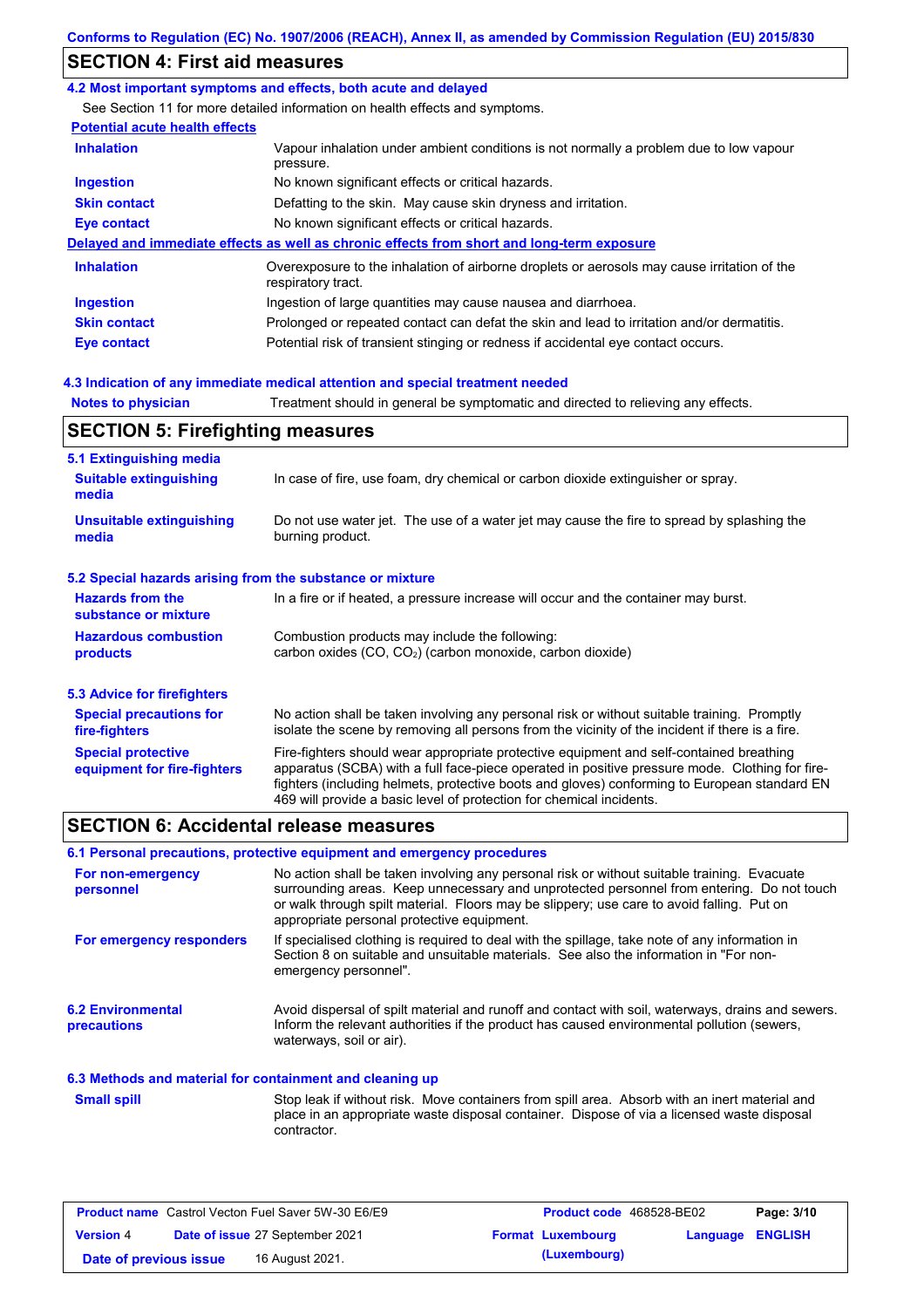## **SECTION 6: Accidental release measures**

| Large spill                               | Stop leak if without risk. Move containers from spill area. Prevent entry into sewers, water<br>courses, basements or confined areas. Contain and collect spillage with non-combustible,<br>absorbent material e.g. sand, earth, vermiculite or diatomaceous earth and place in container<br>for disposal according to local regulations. Dispose of via a licensed waste disposal contractor. |
|-------------------------------------------|------------------------------------------------------------------------------------------------------------------------------------------------------------------------------------------------------------------------------------------------------------------------------------------------------------------------------------------------------------------------------------------------|
| 6.4 Reference to other<br><b>sections</b> | See Section 1 for emergency contact information.<br>See Section 5 for firefighting measures.<br>See Section 8 for information on appropriate personal protective equipment.<br>See Section 12 for environmental precautions.<br>See Section 13 for additional waste treatment information.                                                                                                     |

## **SECTION 7: Handling and storage**

| 7.1 Precautions for safe handling                                                    |                                                                                                                                                                                                                                                                                                                                                                                                                                                                                          |
|--------------------------------------------------------------------------------------|------------------------------------------------------------------------------------------------------------------------------------------------------------------------------------------------------------------------------------------------------------------------------------------------------------------------------------------------------------------------------------------------------------------------------------------------------------------------------------------|
| <b>Protective measures</b>                                                           | Put on appropriate personal protective equipment.                                                                                                                                                                                                                                                                                                                                                                                                                                        |
| <b>Advice on general</b><br>occupational hygiene                                     | Eating, drinking and smoking should be prohibited in areas where this material is handled.<br>stored and processed. Wash thoroughly after handling. Remove contaminated clothing and<br>protective equipment before entering eating areas. See also Section 8 for additional<br>information on hygiene measures.                                                                                                                                                                         |
| <b>7.2 Conditions for safe</b><br>storage, including any<br><i>incompatibilities</i> | Store in accordance with local regulations. Store in a dry, cool and well-ventilated area, away<br>from incompatible materials (see Section 10). Keep away from heat and direct sunlight. Keep<br>container tightly closed and sealed until ready for use. Containers that have been opened must<br>be carefully resealed and kept upright to prevent leakage. Store and use only in equipment/<br>containers designed for use with this product. Do not store in unlabelled containers. |
| <b>Not suitable</b>                                                                  | Prolonged exposure to elevated temperature                                                                                                                                                                                                                                                                                                                                                                                                                                               |
| 7.3 Specific end use(s)                                                              |                                                                                                                                                                                                                                                                                                                                                                                                                                                                                          |
| <b>Recommendations</b>                                                               | See section 1.2 and Exposure scenarios in annex, if applicable.                                                                                                                                                                                                                                                                                                                                                                                                                          |

### **SECTION 8: Exposure controls/personal protection**

#### **8.1 Control parameters**

#### **Occupational exposure limits**

No exposure limit value known.

Whilst specific OELs for certain components may be shown in this section, other components may be present in any mist, vapour or dust produced. Therefore, the specific OELs may not be applicable to the product as a whole and are provided for guidance only.

#### **Recommended monitoring procedures**

If this product contains ingredients with exposure limits, personal, workplace atmosphere or biological monitoring may be required to determine the effectiveness of the ventilation or other control measures and/or the necessity to use respiratory protective equipment. Reference should be made to monitoring standards, such as the following: European Standard EN 689 (Workplace atmospheres - Guidance for the assessment of exposure by inhalation to chemical agents for comparison with limit values and measurement strategy) European Standard EN 14042 (Workplace atmospheres - Guide for the application and use of procedures for the assessment of exposure to chemical and biological agents) European Standard EN 482 (Workplace atmospheres - General requirements for the performance of procedures for the measurement of chemical agents) Reference to national guidance documents for methods for the determination of hazardous substances will also be required.

#### **Derived No Effect Level**

No DNELs/DMELs available.

#### **Predicted No Effect Concentration**

No PNECs available

#### **8.2 Exposure controls**

| <b>Appropriate engineering</b><br>controls | Provide exhaust ventilation or other engineering controls to keep the relevant airborne<br>concentrations below their respective occupational exposure limits.<br>All activities involving chemicals should be assessed for their risks to health, to ensure<br>exposures are adequately controlled. Personal protective equipment should only be considered<br>after other forms of control measures (e.g. engineering controls) have been suitably evaluated.<br>Personal protective equipment should conform to appropriate standards, be suitable for use, be<br>kept in good condition and properly maintained.<br>Your supplier of personal protective equipment should be consulted for advice on selection and<br>appropriate standards. For further information contact your national organisation for standards.<br>The final choice of protective equipment will depend upon a risk assessment. It is important to<br>ensure that all items of personal protective equipment are compatible. |                                 |          |                |
|--------------------------------------------|---------------------------------------------------------------------------------------------------------------------------------------------------------------------------------------------------------------------------------------------------------------------------------------------------------------------------------------------------------------------------------------------------------------------------------------------------------------------------------------------------------------------------------------------------------------------------------------------------------------------------------------------------------------------------------------------------------------------------------------------------------------------------------------------------------------------------------------------------------------------------------------------------------------------------------------------------------------------------------------------------------|---------------------------------|----------|----------------|
|                                            | <b>Product name</b> Castrol Vecton Fuel Saver 5W-30 E6/E9                                                                                                                                                                                                                                                                                                                                                                                                                                                                                                                                                                                                                                                                                                                                                                                                                                                                                                                                               | <b>Product code</b> 468528-BE02 |          | Page: 4/10     |
| <b>Version 4</b>                           | Date of issue 27 September 2021                                                                                                                                                                                                                                                                                                                                                                                                                                                                                                                                                                                                                                                                                                                                                                                                                                                                                                                                                                         | <b>Format Luxembourg</b>        | Language | <b>ENGLISH</b> |

**Date of previous issue 16 August 2021. (Luxembourg)** (Luxembourg)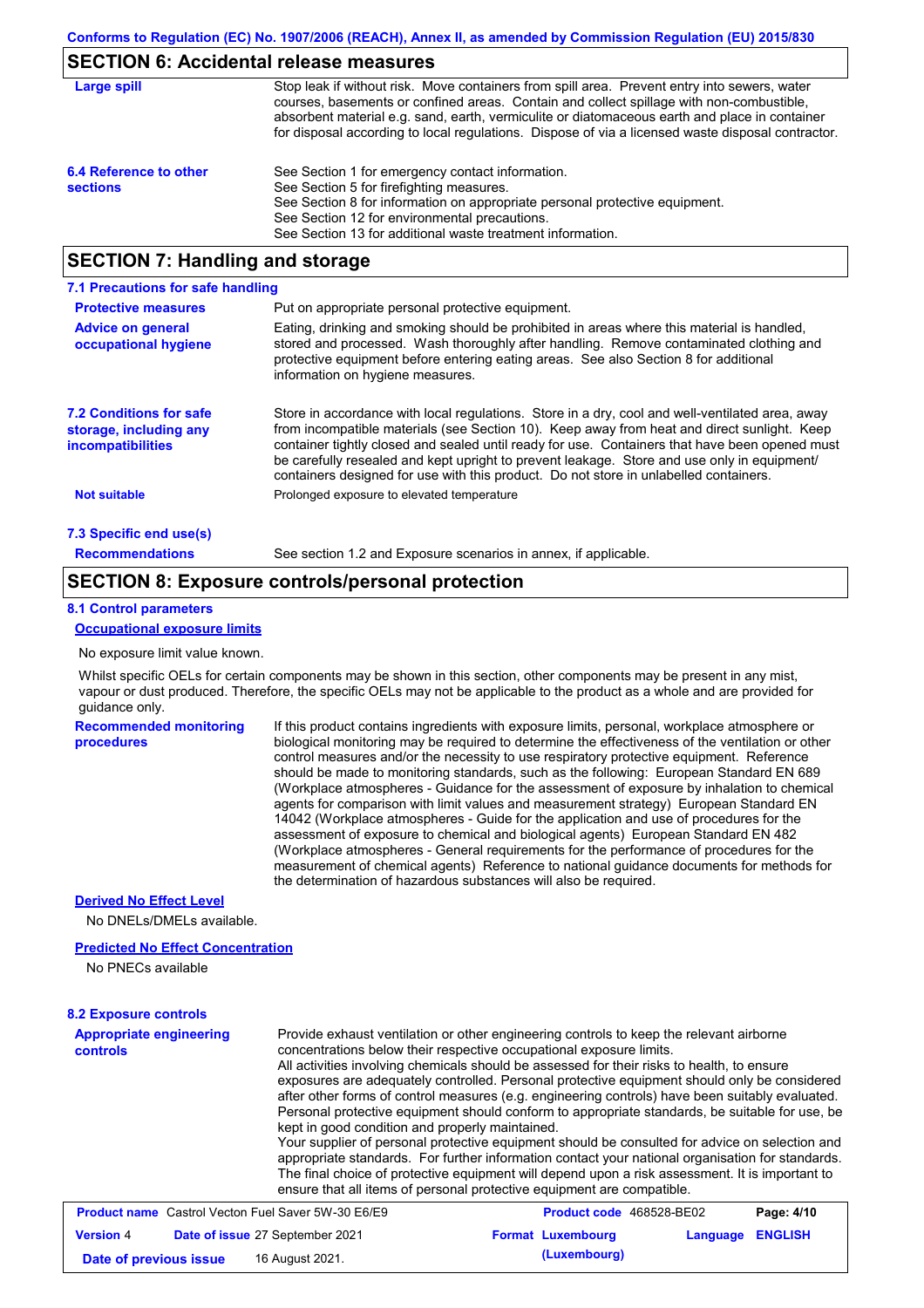# **SECTION 8: Exposure controls/personal protection**

| Wash hands, forearms and face thoroughly after handling chemical products, before eating,<br><b>Hygiene measures</b><br>smoking and using the lavatory and at the end of the working period. Ensure that eyewash<br>stations and safety showers are close to the workstation location.<br>In case of insufficient ventilation, wear suitable respiratory equipment.<br>The correct choice of respiratory protection depends upon the chemicals being handled, the<br>conditions of work and use, and the condition of the respiratory equipment. Safety procedures<br>should be developed for each intended application. Respiratory protection equipment should<br>therefore be chosen in consultation with the supplier/manufacturer and with a full assessment<br>of the working conditions.<br>Safety glasses with side shields.<br><b>Hand protection</b><br><b>General Information:</b><br>Because specific work environments and material handling practices vary, safety procedures<br>should be developed for each intended application. The correct choice of protective gloves<br>depends upon the chemicals being handled, and the conditions of work and use. Most gloves<br>best chemically resistant gloves will break down after repeated chemical exposures).<br>a full assessment of the working conditions.<br>Recommended: Nitrile gloves.<br><b>Breakthrough time:</b><br>and represent how long a glove can be expected to provide effective permeation resistance. It<br>is important when following breakthrough time recommendations that actual workplace<br>conditions are taken into account. Always consult with your glove supplier for up-to-date<br>technical information on breakthrough times for the recommended glove type.<br>Our recommendations on the selection of gloves are as follows:<br>Continuous contact:<br>Gloves with a minimum breakthrough time of 240 minutes, or >480 minutes if suitable gloves<br>can be obtained.<br>If suitable gloves are not available to offer that level of protection, gloves with shorter<br>breakthrough times may be acceptable as long as appropriate glove maintenance and<br>replacement regimes are determined and adhered to.<br>Short-term / splash protection:<br>Recommended breakthrough times as above.<br>may commonly be used. Therefore, appropriate maintenance and replacement regimes must<br>be determined and rigorously followed.<br><b>Glove Thickness:</b><br>It should be emphasised that glove thickness is not necessarily a good predictor of glove<br>resistance to a specific chemical, as the permeation efficiency of the glove will be dependent<br>on consideration of the task requirements and knowledge of breakthrough times.<br>Glove thickness may also vary depending on the glove manufacturer, the glove type and the<br>to ensure selection of the most appropriate glove for the task.<br>Note: Depending on the activity being conducted, gloves of varying thickness may be required<br>for specific tasks. For example:<br>• Thinner gloves (down to 0.1 mm or less) may be required where a high degree of manual<br>dexterity is needed. However, these gloves are only likely to give short duration protection and<br>would normally be just for single use applications, then disposed of.<br>• Thicker gloves (up to 3 mm or more) may be required where there is a mechanical (as well<br>as a chemical) risk i.e. where there is abrasion or puncture potential.<br>Control Vonton Eugl Cover 511/20 EQ/EQ<br><b>Draduat and ACOEDO DEDO</b><br>Dao: E/4A | <b>Individual protection measures</b> |                                                                                                                                                                                                  |
|--------------------------------------------------------------------------------------------------------------------------------------------------------------------------------------------------------------------------------------------------------------------------------------------------------------------------------------------------------------------------------------------------------------------------------------------------------------------------------------------------------------------------------------------------------------------------------------------------------------------------------------------------------------------------------------------------------------------------------------------------------------------------------------------------------------------------------------------------------------------------------------------------------------------------------------------------------------------------------------------------------------------------------------------------------------------------------------------------------------------------------------------------------------------------------------------------------------------------------------------------------------------------------------------------------------------------------------------------------------------------------------------------------------------------------------------------------------------------------------------------------------------------------------------------------------------------------------------------------------------------------------------------------------------------------------------------------------------------------------------------------------------------------------------------------------------------------------------------------------------------------------------------------------------------------------------------------------------------------------------------------------------------------------------------------------------------------------------------------------------------------------------------------------------------------------------------------------------------------------------------------------------------------------------------------------------------------------------------------------------------------------------------------------------------------------------------------------------------------------------------------------------------------------------------------------------------------------------------------------------------------------------------------------------------------------------------------------------------------------------------------------------------------------------------------------------------------------------------------------------------------------------------------------------------------------------------------------------------------------------------------------------------------------------------------------------------------------------------------------------------------------------------------------------------------------------------------------------------------------------------------------------------------------------------------------------------------------------------------------------------------------------------------------------------------------------------------------------------------------------------------------------------------------------------------------------------------------------------|---------------------------------------|--------------------------------------------------------------------------------------------------------------------------------------------------------------------------------------------------|
|                                                                                                                                                                                                                                                                                                                                                                                                                                                                                                                                                                                                                                                                                                                                                                                                                                                                                                                                                                                                                                                                                                                                                                                                                                                                                                                                                                                                                                                                                                                                                                                                                                                                                                                                                                                                                                                                                                                                                                                                                                                                                                                                                                                                                                                                                                                                                                                                                                                                                                                                                                                                                                                                                                                                                                                                                                                                                                                                                                                                                                                                                                                                                                                                                                                                                                                                                                                                                                                                                                                                                                                                  |                                       |                                                                                                                                                                                                  |
|                                                                                                                                                                                                                                                                                                                                                                                                                                                                                                                                                                                                                                                                                                                                                                                                                                                                                                                                                                                                                                                                                                                                                                                                                                                                                                                                                                                                                                                                                                                                                                                                                                                                                                                                                                                                                                                                                                                                                                                                                                                                                                                                                                                                                                                                                                                                                                                                                                                                                                                                                                                                                                                                                                                                                                                                                                                                                                                                                                                                                                                                                                                                                                                                                                                                                                                                                                                                                                                                                                                                                                                                  |                                       |                                                                                                                                                                                                  |
|                                                                                                                                                                                                                                                                                                                                                                                                                                                                                                                                                                                                                                                                                                                                                                                                                                                                                                                                                                                                                                                                                                                                                                                                                                                                                                                                                                                                                                                                                                                                                                                                                                                                                                                                                                                                                                                                                                                                                                                                                                                                                                                                                                                                                                                                                                                                                                                                                                                                                                                                                                                                                                                                                                                                                                                                                                                                                                                                                                                                                                                                                                                                                                                                                                                                                                                                                                                                                                                                                                                                                                                                  | <b>Respiratory protection</b>         |                                                                                                                                                                                                  |
|                                                                                                                                                                                                                                                                                                                                                                                                                                                                                                                                                                                                                                                                                                                                                                                                                                                                                                                                                                                                                                                                                                                                                                                                                                                                                                                                                                                                                                                                                                                                                                                                                                                                                                                                                                                                                                                                                                                                                                                                                                                                                                                                                                                                                                                                                                                                                                                                                                                                                                                                                                                                                                                                                                                                                                                                                                                                                                                                                                                                                                                                                                                                                                                                                                                                                                                                                                                                                                                                                                                                                                                                  | <b>Eye/face protection</b>            |                                                                                                                                                                                                  |
|                                                                                                                                                                                                                                                                                                                                                                                                                                                                                                                                                                                                                                                                                                                                                                                                                                                                                                                                                                                                                                                                                                                                                                                                                                                                                                                                                                                                                                                                                                                                                                                                                                                                                                                                                                                                                                                                                                                                                                                                                                                                                                                                                                                                                                                                                                                                                                                                                                                                                                                                                                                                                                                                                                                                                                                                                                                                                                                                                                                                                                                                                                                                                                                                                                                                                                                                                                                                                                                                                                                                                                                                  | <b>Skin protection</b>                |                                                                                                                                                                                                  |
|                                                                                                                                                                                                                                                                                                                                                                                                                                                                                                                                                                                                                                                                                                                                                                                                                                                                                                                                                                                                                                                                                                                                                                                                                                                                                                                                                                                                                                                                                                                                                                                                                                                                                                                                                                                                                                                                                                                                                                                                                                                                                                                                                                                                                                                                                                                                                                                                                                                                                                                                                                                                                                                                                                                                                                                                                                                                                                                                                                                                                                                                                                                                                                                                                                                                                                                                                                                                                                                                                                                                                                                                  |                                       |                                                                                                                                                                                                  |
|                                                                                                                                                                                                                                                                                                                                                                                                                                                                                                                                                                                                                                                                                                                                                                                                                                                                                                                                                                                                                                                                                                                                                                                                                                                                                                                                                                                                                                                                                                                                                                                                                                                                                                                                                                                                                                                                                                                                                                                                                                                                                                                                                                                                                                                                                                                                                                                                                                                                                                                                                                                                                                                                                                                                                                                                                                                                                                                                                                                                                                                                                                                                                                                                                                                                                                                                                                                                                                                                                                                                                                                                  |                                       | provide protection for only a limited time before they must be discarded and replaced (even the                                                                                                  |
|                                                                                                                                                                                                                                                                                                                                                                                                                                                                                                                                                                                                                                                                                                                                                                                                                                                                                                                                                                                                                                                                                                                                                                                                                                                                                                                                                                                                                                                                                                                                                                                                                                                                                                                                                                                                                                                                                                                                                                                                                                                                                                                                                                                                                                                                                                                                                                                                                                                                                                                                                                                                                                                                                                                                                                                                                                                                                                                                                                                                                                                                                                                                                                                                                                                                                                                                                                                                                                                                                                                                                                                                  |                                       | Gloves should be chosen in consultation with the supplier / manufacturer and taking account of                                                                                                   |
|                                                                                                                                                                                                                                                                                                                                                                                                                                                                                                                                                                                                                                                                                                                                                                                                                                                                                                                                                                                                                                                                                                                                                                                                                                                                                                                                                                                                                                                                                                                                                                                                                                                                                                                                                                                                                                                                                                                                                                                                                                                                                                                                                                                                                                                                                                                                                                                                                                                                                                                                                                                                                                                                                                                                                                                                                                                                                                                                                                                                                                                                                                                                                                                                                                                                                                                                                                                                                                                                                                                                                                                                  |                                       |                                                                                                                                                                                                  |
|                                                                                                                                                                                                                                                                                                                                                                                                                                                                                                                                                                                                                                                                                                                                                                                                                                                                                                                                                                                                                                                                                                                                                                                                                                                                                                                                                                                                                                                                                                                                                                                                                                                                                                                                                                                                                                                                                                                                                                                                                                                                                                                                                                                                                                                                                                                                                                                                                                                                                                                                                                                                                                                                                                                                                                                                                                                                                                                                                                                                                                                                                                                                                                                                                                                                                                                                                                                                                                                                                                                                                                                                  |                                       | Breakthrough time data are generated by glove manufacturers under laboratory test conditions                                                                                                     |
|                                                                                                                                                                                                                                                                                                                                                                                                                                                                                                                                                                                                                                                                                                                                                                                                                                                                                                                                                                                                                                                                                                                                                                                                                                                                                                                                                                                                                                                                                                                                                                                                                                                                                                                                                                                                                                                                                                                                                                                                                                                                                                                                                                                                                                                                                                                                                                                                                                                                                                                                                                                                                                                                                                                                                                                                                                                                                                                                                                                                                                                                                                                                                                                                                                                                                                                                                                                                                                                                                                                                                                                                  |                                       |                                                                                                                                                                                                  |
|                                                                                                                                                                                                                                                                                                                                                                                                                                                                                                                                                                                                                                                                                                                                                                                                                                                                                                                                                                                                                                                                                                                                                                                                                                                                                                                                                                                                                                                                                                                                                                                                                                                                                                                                                                                                                                                                                                                                                                                                                                                                                                                                                                                                                                                                                                                                                                                                                                                                                                                                                                                                                                                                                                                                                                                                                                                                                                                                                                                                                                                                                                                                                                                                                                                                                                                                                                                                                                                                                                                                                                                                  |                                       |                                                                                                                                                                                                  |
|                                                                                                                                                                                                                                                                                                                                                                                                                                                                                                                                                                                                                                                                                                                                                                                                                                                                                                                                                                                                                                                                                                                                                                                                                                                                                                                                                                                                                                                                                                                                                                                                                                                                                                                                                                                                                                                                                                                                                                                                                                                                                                                                                                                                                                                                                                                                                                                                                                                                                                                                                                                                                                                                                                                                                                                                                                                                                                                                                                                                                                                                                                                                                                                                                                                                                                                                                                                                                                                                                                                                                                                                  |                                       |                                                                                                                                                                                                  |
|                                                                                                                                                                                                                                                                                                                                                                                                                                                                                                                                                                                                                                                                                                                                                                                                                                                                                                                                                                                                                                                                                                                                                                                                                                                                                                                                                                                                                                                                                                                                                                                                                                                                                                                                                                                                                                                                                                                                                                                                                                                                                                                                                                                                                                                                                                                                                                                                                                                                                                                                                                                                                                                                                                                                                                                                                                                                                                                                                                                                                                                                                                                                                                                                                                                                                                                                                                                                                                                                                                                                                                                                  |                                       | It is recognised that for short-term, transient exposures, gloves with shorter breakthrough times                                                                                                |
|                                                                                                                                                                                                                                                                                                                                                                                                                                                                                                                                                                                                                                                                                                                                                                                                                                                                                                                                                                                                                                                                                                                                                                                                                                                                                                                                                                                                                                                                                                                                                                                                                                                                                                                                                                                                                                                                                                                                                                                                                                                                                                                                                                                                                                                                                                                                                                                                                                                                                                                                                                                                                                                                                                                                                                                                                                                                                                                                                                                                                                                                                                                                                                                                                                                                                                                                                                                                                                                                                                                                                                                                  |                                       |                                                                                                                                                                                                  |
|                                                                                                                                                                                                                                                                                                                                                                                                                                                                                                                                                                                                                                                                                                                                                                                                                                                                                                                                                                                                                                                                                                                                                                                                                                                                                                                                                                                                                                                                                                                                                                                                                                                                                                                                                                                                                                                                                                                                                                                                                                                                                                                                                                                                                                                                                                                                                                                                                                                                                                                                                                                                                                                                                                                                                                                                                                                                                                                                                                                                                                                                                                                                                                                                                                                                                                                                                                                                                                                                                                                                                                                                  |                                       | For general applications, we recommend gloves with a thickness typically greater than 0.35 mm.                                                                                                   |
|                                                                                                                                                                                                                                                                                                                                                                                                                                                                                                                                                                                                                                                                                                                                                                                                                                                                                                                                                                                                                                                                                                                                                                                                                                                                                                                                                                                                                                                                                                                                                                                                                                                                                                                                                                                                                                                                                                                                                                                                                                                                                                                                                                                                                                                                                                                                                                                                                                                                                                                                                                                                                                                                                                                                                                                                                                                                                                                                                                                                                                                                                                                                                                                                                                                                                                                                                                                                                                                                                                                                                                                                  |                                       | on the exact composition of the glove material. Therefore, glove selection should also be based<br>glove model. Therefore, the manufacturers' technical data should always be taken into account |
|                                                                                                                                                                                                                                                                                                                                                                                                                                                                                                                                                                                                                                                                                                                                                                                                                                                                                                                                                                                                                                                                                                                                                                                                                                                                                                                                                                                                                                                                                                                                                                                                                                                                                                                                                                                                                                                                                                                                                                                                                                                                                                                                                                                                                                                                                                                                                                                                                                                                                                                                                                                                                                                                                                                                                                                                                                                                                                                                                                                                                                                                                                                                                                                                                                                                                                                                                                                                                                                                                                                                                                                                  |                                       |                                                                                                                                                                                                  |
|                                                                                                                                                                                                                                                                                                                                                                                                                                                                                                                                                                                                                                                                                                                                                                                                                                                                                                                                                                                                                                                                                                                                                                                                                                                                                                                                                                                                                                                                                                                                                                                                                                                                                                                                                                                                                                                                                                                                                                                                                                                                                                                                                                                                                                                                                                                                                                                                                                                                                                                                                                                                                                                                                                                                                                                                                                                                                                                                                                                                                                                                                                                                                                                                                                                                                                                                                                                                                                                                                                                                                                                                  |                                       |                                                                                                                                                                                                  |
|                                                                                                                                                                                                                                                                                                                                                                                                                                                                                                                                                                                                                                                                                                                                                                                                                                                                                                                                                                                                                                                                                                                                                                                                                                                                                                                                                                                                                                                                                                                                                                                                                                                                                                                                                                                                                                                                                                                                                                                                                                                                                                                                                                                                                                                                                                                                                                                                                                                                                                                                                                                                                                                                                                                                                                                                                                                                                                                                                                                                                                                                                                                                                                                                                                                                                                                                                                                                                                                                                                                                                                                                  |                                       |                                                                                                                                                                                                  |
|                                                                                                                                                                                                                                                                                                                                                                                                                                                                                                                                                                                                                                                                                                                                                                                                                                                                                                                                                                                                                                                                                                                                                                                                                                                                                                                                                                                                                                                                                                                                                                                                                                                                                                                                                                                                                                                                                                                                                                                                                                                                                                                                                                                                                                                                                                                                                                                                                                                                                                                                                                                                                                                                                                                                                                                                                                                                                                                                                                                                                                                                                                                                                                                                                                                                                                                                                                                                                                                                                                                                                                                                  |                                       |                                                                                                                                                                                                  |

| <b>Product name</b> Castrol Vecton Fuel Saver 5W-30 E6/E9 |  |                                        | <b>Product code</b> 468528-BE02 |                         | Page: 5/10 |
|-----------------------------------------------------------|--|----------------------------------------|---------------------------------|-------------------------|------------|
| <b>Version 4</b>                                          |  | <b>Date of issue 27 September 2021</b> | <b>Format Luxembourg</b>        | <b>Language ENGLISH</b> |            |
| Date of previous issue                                    |  | 16 August 2021.                        | (Luxembourg)                    |                         |            |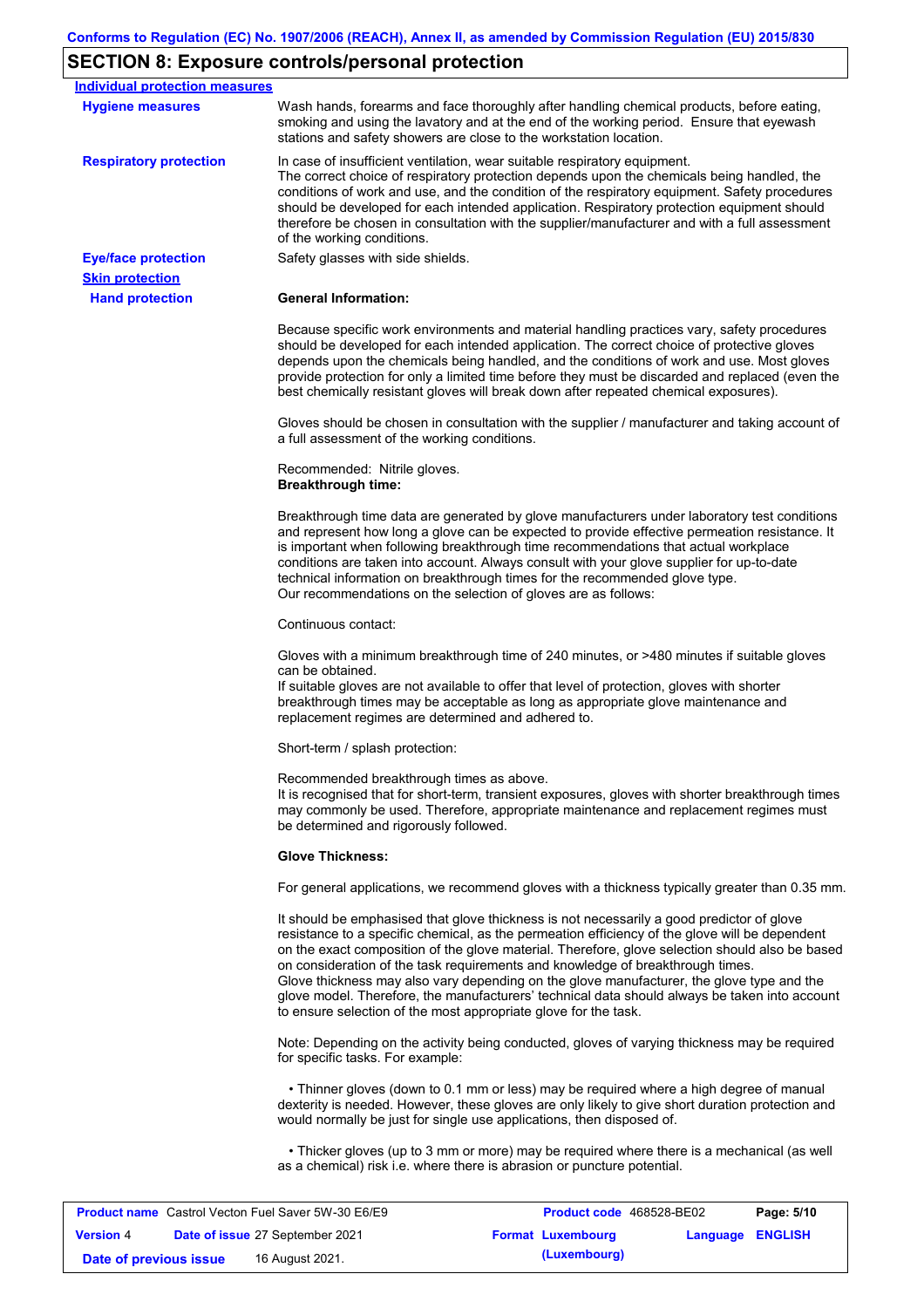# **SECTION 8: Exposure controls/personal protection**

| <b>Skin and body</b>                             | Use of protective clothing is good industrial practice.<br>Personal protective equipment for the body should be selected based on the task being<br>performed and the risks involved and should be approved by a specialist before handling this<br>product.<br>Cotton or polyester/cotton overalls will only provide protection against light superficial<br>contamination that will not soak through to the skin. Overalls should be laundered on a regular<br>basis. When the risk of skin exposure is high (e.g. when cleaning up spillages or if there is a<br>risk of splashing) then chemical resistant aprons and/or impervious chemical suits and boots<br>will be required. |
|--------------------------------------------------|---------------------------------------------------------------------------------------------------------------------------------------------------------------------------------------------------------------------------------------------------------------------------------------------------------------------------------------------------------------------------------------------------------------------------------------------------------------------------------------------------------------------------------------------------------------------------------------------------------------------------------------------------------------------------------------|
| <b>Refer to standards:</b>                       | Respiratory protection: EN 529<br>Gloves: EN 420, EN 374<br>Eye protection: EN 166<br>Filtering half-mask: EN 149<br>Filtering half-mask with valve: EN 405<br>Half-mask: EN 140 plus filter<br>Full-face mask: EN 136 plus filter<br>Particulate filters: EN 143<br>Gas/combined filters: EN 14387                                                                                                                                                                                                                                                                                                                                                                                   |
| <b>Environmental exposure</b><br><b>controls</b> | Emissions from ventilation or work process equipment should be checked to ensure they<br>comply with the requirements of environmental protection legislation. In some cases, fume<br>scrubbers, filters or engineering modifications to the process equipment will be necessary to<br>reduce emissions to acceptable levels.                                                                                                                                                                                                                                                                                                                                                         |

## **SECTION 9: Physical and chemical properties**

#### **Physical state** Liquid. **9.1 Information on basic physical and chemical properties Appearance**

| <b>Physical state</b>                                  | Liquid.                                                                                                                                        |
|--------------------------------------------------------|------------------------------------------------------------------------------------------------------------------------------------------------|
| <b>Colour</b>                                          | Amber. [Light]                                                                                                                                 |
| <b>Odour</b>                                           | Not available.                                                                                                                                 |
| <b>Odour threshold</b>                                 | Not available.                                                                                                                                 |
| pH                                                     | Not applicable.                                                                                                                                |
| <b>Melting point/freezing point</b>                    | Not available.                                                                                                                                 |
| Initial boiling point and boiling<br>range             | Not available.                                                                                                                                 |
| <b>Pour point</b>                                      | $-48 °C$                                                                                                                                       |
| <b>Flash point</b>                                     | Closed cup: 199°C (390.2°F) [Pensky-Martens.]<br>Open cup: 228°C (442.4°F) [Cleveland.]                                                        |
| <b>Evaporation rate</b>                                | Not available.                                                                                                                                 |
| <b>Flammability (solid, gas)</b>                       | Not available.                                                                                                                                 |
| <b>Upper/lower flammability or</b><br>explosive limits | Not available.                                                                                                                                 |
| <b>Vapour pressure</b>                                 | Not available.                                                                                                                                 |
| <b>Vapour density</b>                                  | Not available.                                                                                                                                 |
| <b>Relative density</b>                                | Not available.                                                                                                                                 |
| <b>Density</b>                                         | <1000 kg/m <sup>3</sup> (<1 g/cm <sup>3</sup> ) at 15 <sup>°</sup> C                                                                           |
| Solubility(ies)                                        | insoluble in water.                                                                                                                            |
| <b>Partition coefficient: n-octanol/</b><br>water      | Not available.                                                                                                                                 |
| <b>Auto-ignition temperature</b>                       | Not available.                                                                                                                                 |
| <b>Decomposition temperature</b>                       | Not available.                                                                                                                                 |
| <b>Viscosity</b>                                       | Kinematic: 69.47 mm <sup>2</sup> /s (69.47 cSt) at 40 $^{\circ}$ C<br>Kinematic: 11.5 to 12.29 mm <sup>2</sup> /s (11.5 to 12.29 cSt) at 100°C |
| <b>Explosive properties</b>                            | Not available.                                                                                                                                 |
| <b>Oxidising properties</b>                            | Not available.                                                                                                                                 |

#### **9.2 Other information**

No additional information.

| <b>Product name</b> Castrol Vecton Fuel Saver 5W-30 E6/E9 |  | <b>Product code</b> 468528-BE02        |                          | Page: 6/10              |  |
|-----------------------------------------------------------|--|----------------------------------------|--------------------------|-------------------------|--|
| <b>Version 4</b>                                          |  | <b>Date of issue 27 September 2021</b> | <b>Format Luxembourg</b> | <b>Language ENGLISH</b> |  |
| Date of previous issue                                    |  | 16 August 2021.                        | (Luxembourg)             |                         |  |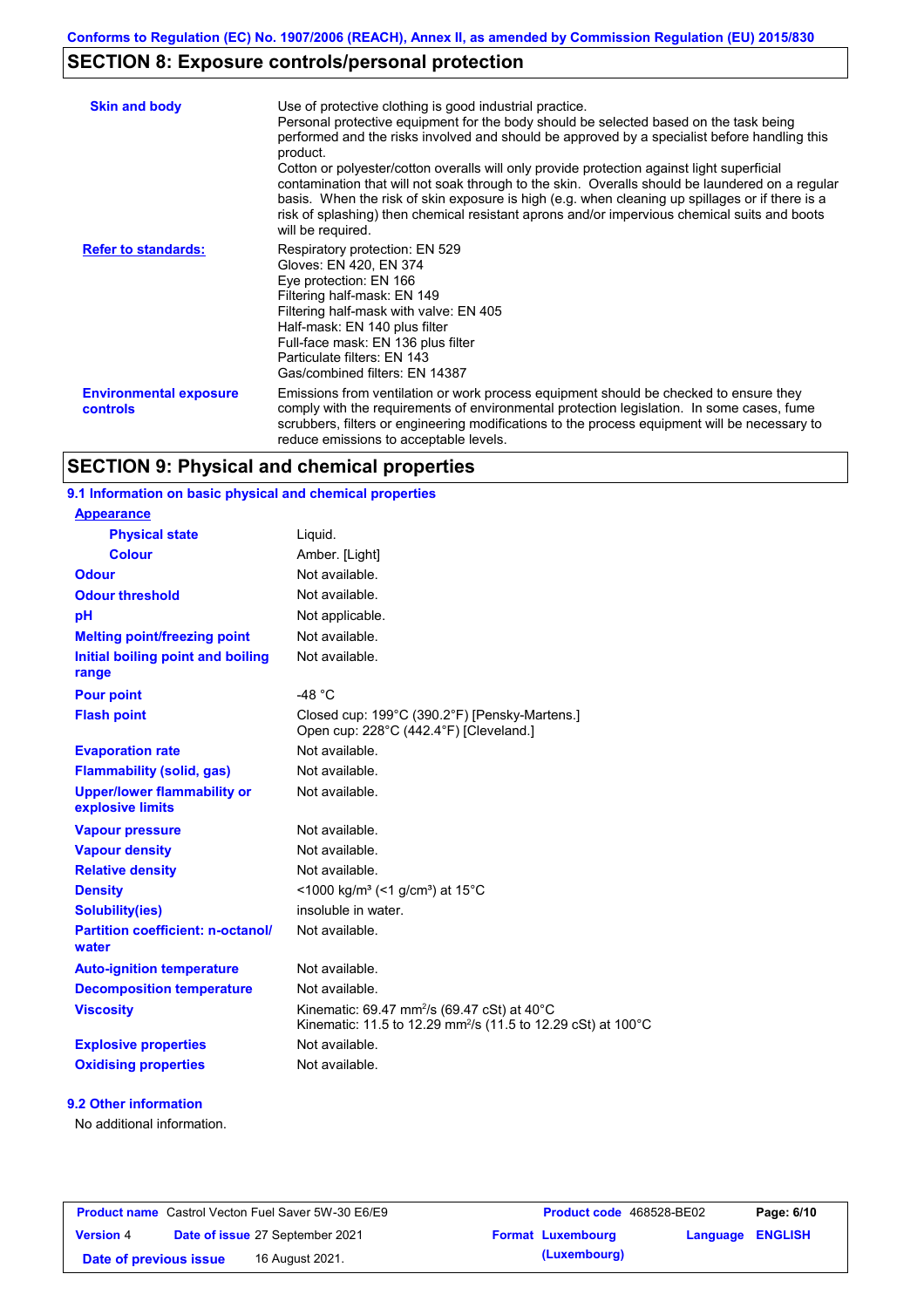|                                                   | <b>SECTION 10: Stability and reactivity</b>                                                                                                                             |  |  |  |
|---------------------------------------------------|-------------------------------------------------------------------------------------------------------------------------------------------------------------------------|--|--|--|
| <b>10.1 Reactivity</b>                            | No specific test data available for this product. Refer to Conditions to avoid and Incompatible<br>materials for additional information.                                |  |  |  |
| <b>10.2 Chemical stability</b>                    | The product is stable.                                                                                                                                                  |  |  |  |
| <b>10.3 Possibility of</b><br>hazardous reactions | Under normal conditions of storage and use, hazardous reactions will not occur.<br>Under normal conditions of storage and use, hazardous polymerisation will not occur. |  |  |  |
| <b>10.4 Conditions to avoid</b>                   | Avoid all possible sources of ignition (spark or flame).                                                                                                                |  |  |  |
| 10.5 Incompatible materials                       | Reactive or incompatible with the following materials: oxidising materials.                                                                                             |  |  |  |
| <b>10.6 Hazardous</b><br>decomposition products   | Under normal conditions of storage and use, hazardous decomposition products should not be<br>produced.                                                                 |  |  |  |

# **SECTION 11: Toxicological information**

| 11.1 Information on toxicological effects                                                                                                                                                                                                                                                                                                                                                                |
|----------------------------------------------------------------------------------------------------------------------------------------------------------------------------------------------------------------------------------------------------------------------------------------------------------------------------------------------------------------------------------------------------------|
|                                                                                                                                                                                                                                                                                                                                                                                                          |
|                                                                                                                                                                                                                                                                                                                                                                                                          |
| Routes of entry anticipated: Dermal, Inhalation.                                                                                                                                                                                                                                                                                                                                                         |
| <b>Potential acute health effects</b>                                                                                                                                                                                                                                                                                                                                                                    |
| Vapour inhalation under ambient conditions is not normally a problem due to low vapour<br>pressure.                                                                                                                                                                                                                                                                                                      |
| No known significant effects or critical hazards.                                                                                                                                                                                                                                                                                                                                                        |
| Defatting to the skin. May cause skin dryness and irritation.                                                                                                                                                                                                                                                                                                                                            |
| No known significant effects or critical hazards.                                                                                                                                                                                                                                                                                                                                                        |
| <b>Symptoms related to the physical, chemical and toxicological characteristics</b>                                                                                                                                                                                                                                                                                                                      |
| No specific data.                                                                                                                                                                                                                                                                                                                                                                                        |
| No specific data.                                                                                                                                                                                                                                                                                                                                                                                        |
| Adverse symptoms may include the following:<br>irritation<br>dryness<br>cracking                                                                                                                                                                                                                                                                                                                         |
| No specific data.                                                                                                                                                                                                                                                                                                                                                                                        |
| Delayed and immediate effects as well as chronic effects from short and long-term exposure                                                                                                                                                                                                                                                                                                               |
| Overexposure to the inhalation of airborne droplets or aerosols may cause irritation of the<br>respiratory tract.                                                                                                                                                                                                                                                                                        |
| Ingestion of large quantities may cause nausea and diarrhoea.                                                                                                                                                                                                                                                                                                                                            |
| Prolonged or repeated contact can defat the skin and lead to irritation and/or dermatitis.                                                                                                                                                                                                                                                                                                               |
| Potential risk of transient stinging or redness if accidental eye contact occurs.                                                                                                                                                                                                                                                                                                                        |
| <b>Potential chronic health effects</b>                                                                                                                                                                                                                                                                                                                                                                  |
| USED ENGINE OILS<br>Combustion products resulting from the operation of internal combustion engines contaminate<br>engine oils during use. Used engine oil may contain hazardous components which have the<br>potential to cause skin cancer. Frequent or prolonged contact with all types and makes of used<br>engine oil must therefore be avoided and a high standard of personal hygiene maintained. |
| No known significant effects or critical hazards.                                                                                                                                                                                                                                                                                                                                                        |
| No known significant effects or critical hazards.                                                                                                                                                                                                                                                                                                                                                        |
| No known significant effects or critical hazards.                                                                                                                                                                                                                                                                                                                                                        |
| No known significant effects or critical hazards.                                                                                                                                                                                                                                                                                                                                                        |
|                                                                                                                                                                                                                                                                                                                                                                                                          |

# **SECTION 12: Ecological information**

#### **12.1 Toxicity**

**Environmental hazards** Not classified as dangerous

### **12.2 Persistence and degradability**

Partially biodegradable.

| <b>Product name</b> Castrol Vecton Fuel Saver 5W-30 E6/E9 |  | <b>Product code</b> 468528-BE02        |                          | Page: 7/10              |  |
|-----------------------------------------------------------|--|----------------------------------------|--------------------------|-------------------------|--|
| <b>Version 4</b>                                          |  | <b>Date of issue 27 September 2021</b> | <b>Format Luxembourg</b> | <b>Language ENGLISH</b> |  |
| Date of previous issue                                    |  | 16 August 2021.                        | (Luxembourg)             |                         |  |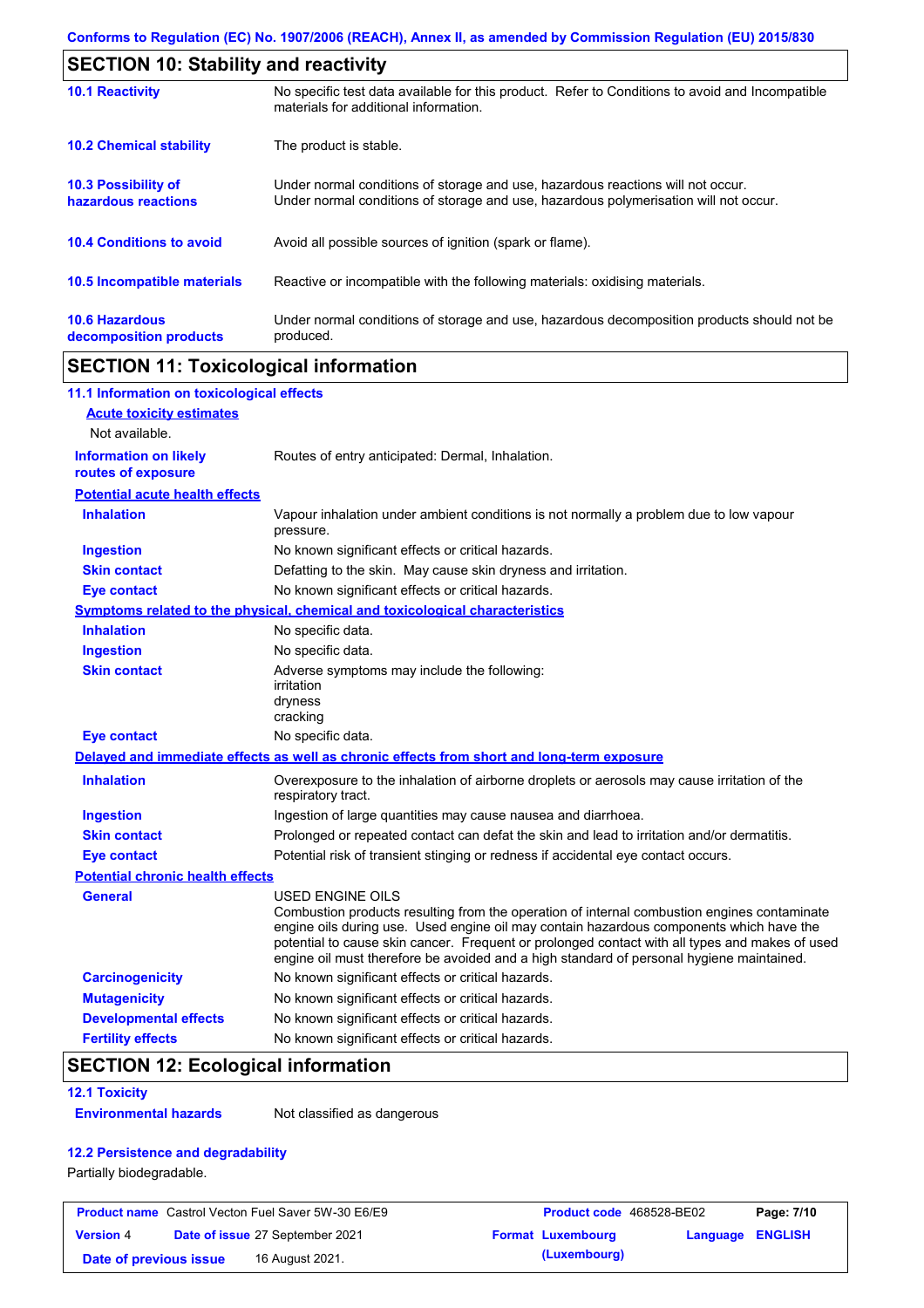## **SECTION 12: Ecological information**

### **12.3 Bioaccumulative potential**

This product is not expected to bioaccumulate through food chains in the environment.

| <b>12.4 Mobility in soil</b>                                  |                                                                      |
|---------------------------------------------------------------|----------------------------------------------------------------------|
| <b>Soil/water partition</b><br>coefficient (K <sub>oc</sub> ) | Not available.                                                       |
| <b>Mobility</b>                                               | Spillages may penetrate the soil causing ground water contamination. |

#### **12.5 Results of PBT and vPvB assessment**

Product does not meet the criteria for PBT or vPvB according to Regulation (EC) No. 1907/2006, Annex XIII.

#### **12.6 Other adverse effects**

**Other ecological information**

Spills may form a film on water surfaces causing physical damage to organisms. Oxygen transfer could also be impaired.

### **SECTION 13: Disposal considerations**

| <b>13.1 Waste treatment methods</b> |                                                                                                                                                                      |
|-------------------------------------|----------------------------------------------------------------------------------------------------------------------------------------------------------------------|
| <b>Product</b>                      |                                                                                                                                                                      |
| <b>Methods of disposal</b>          | Where possible, arrange for product to be recycled. Dispose of via an authorised person/<br>licensed waste disposal contractor in accordance with local regulations. |
| <b>Hazardous waste</b>              | Yes.                                                                                                                                                                 |
| European waste catalogue (EWC)      |                                                                                                                                                                      |

| Waste code | <b>Waste designation</b>                |  |  |
|------------|-----------------------------------------|--|--|
| $1130208*$ | other engine, gear and lubricating oils |  |  |

However, deviation from the intended use and/or the presence of any potential contaminants may require an alternative waste disposal code to be assigned by the end user.

| <b>Packaging</b>           |                                                                                                                                                                                                                                         |
|----------------------------|-----------------------------------------------------------------------------------------------------------------------------------------------------------------------------------------------------------------------------------------|
| <b>Methods of disposal</b> | Where possible, arrange for product to be recycled. Dispose of via an authorised person/<br>licensed waste disposal contractor in accordance with local regulations.                                                                    |
| <b>Special precautions</b> | This material and its container must be disposed of in a safe way. Empty containers or liners<br>may retain some product residues. Avoid dispersal of spilt material and runoff and contact with<br>soil, waterways, drains and sewers. |
| <b>References</b>          | Commission 2014/955/EU<br>Directive 2008/98/EC                                                                                                                                                                                          |

# **SECTION 14: Transport information**

|                                           | <b>ADR/RID</b> | <b>ADN</b>     | <b>IMDG</b>    | <b>IATA</b>    |
|-------------------------------------------|----------------|----------------|----------------|----------------|
| 14.1 UN number                            | Not regulated. | Not regulated. | Not regulated. | Not regulated. |
| 14.2 UN proper<br>shipping name           |                |                |                |                |
| <b>14.3 Transport</b><br>hazard class(es) |                |                |                |                |
| 14.4 Packing<br>group                     |                |                |                |                |
| 14.5<br><b>Environmental</b><br>hazards   | No.            | No.            | No.            | No.            |
| <b>Additional</b><br>information          |                |                |                |                |

**14.6 Special precautions for user** Not available.

| <b>Product name</b> Castrol Vecton Fuel Saver 5W-30 E6/E9 |  |                                        | <b>Product code</b> 468528-BE02 | Page: 8/10               |                         |  |
|-----------------------------------------------------------|--|----------------------------------------|---------------------------------|--------------------------|-------------------------|--|
| <b>Version 4</b>                                          |  | <b>Date of issue 27 September 2021</b> |                                 | <b>Format Luxembourg</b> | <b>Language ENGLISH</b> |  |
| Date of previous issue                                    |  | 16 August 2021.                        |                                 | (Luxembourg)             |                         |  |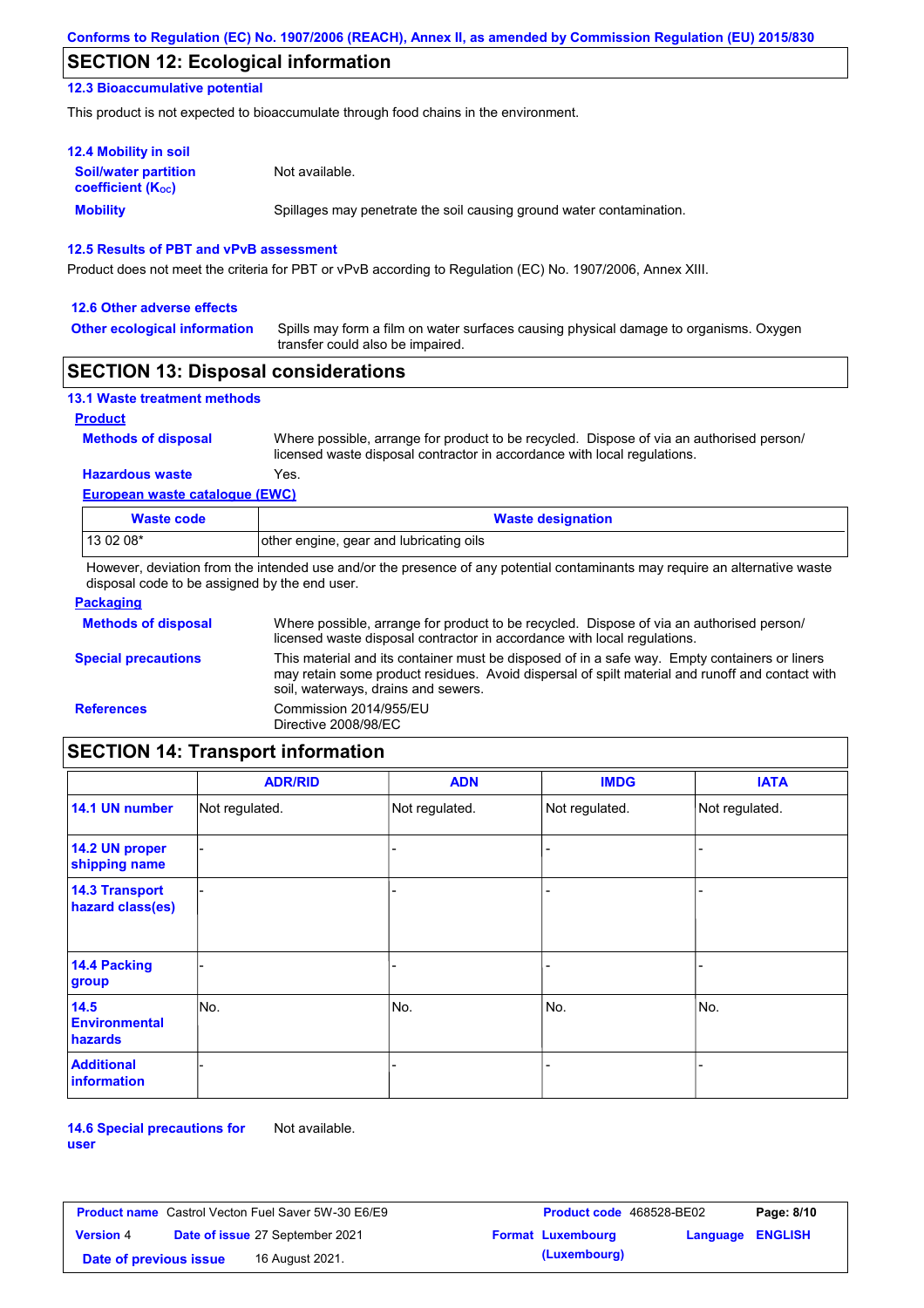| <b>SECTION 14: Transport information</b>                                | Conforms to Regulation (EC) No. 1907/2006 (REACH), Annex II, as amended by Commission Regulation (EU) 2015/830                                                                                       |
|-------------------------------------------------------------------------|------------------------------------------------------------------------------------------------------------------------------------------------------------------------------------------------------|
|                                                                         |                                                                                                                                                                                                      |
| <b>14.7 Transport in bulk</b><br>according to IMO<br><b>instruments</b> | Not available.                                                                                                                                                                                       |
| <b>SECTION 15: Regulatory information</b>                               |                                                                                                                                                                                                      |
|                                                                         | 15.1 Safety, health and environmental regulations/legislation specific for the substance or mixture                                                                                                  |
| EU Regulation (EC) No. 1907/2006 (REACH)                                |                                                                                                                                                                                                      |
|                                                                         | <b>Annex XIV - List of substances subject to authorisation</b>                                                                                                                                       |
|                                                                         |                                                                                                                                                                                                      |
| <b>Annex XIV</b>                                                        |                                                                                                                                                                                                      |
| None of the components are listed.                                      |                                                                                                                                                                                                      |
| <b>Substances of very high concern</b>                                  |                                                                                                                                                                                                      |
| None of the components are listed.                                      |                                                                                                                                                                                                      |
| EU Regulation (EC) No. 1907/2006 (REACH)                                |                                                                                                                                                                                                      |
| <b>Annex XVII - Restrictions</b><br>on the manufacture,                 | Not applicable.                                                                                                                                                                                      |
| placing on the market                                                   |                                                                                                                                                                                                      |
| and use of certain                                                      |                                                                                                                                                                                                      |
| dangerous substances,<br>mixtures and articles                          |                                                                                                                                                                                                      |
| <b>Other regulations</b>                                                |                                                                                                                                                                                                      |
| <b>REACH Status</b>                                                     | The company, as identified in Section 1, sells this product in the EU in compliance with the<br>current requirements of REACH.                                                                       |
| <b>United States inventory</b><br>(TSCA 8b)                             | All components are active or exempted.                                                                                                                                                               |
| <b>Australia inventory (AICS)</b>                                       | All components are listed or exempted.                                                                                                                                                               |
| <b>Canada inventory</b>                                                 | All components are listed or exempted.                                                                                                                                                               |
| <b>China inventory (IECSC)</b>                                          | At least one component is not listed.                                                                                                                                                                |
| <b>Japan inventory (ENCS)</b>                                           | All components are listed or exempted.                                                                                                                                                               |
| <b>Korea inventory (KECI)</b>                                           | All components are listed or exempted.                                                                                                                                                               |
| <b>Philippines inventory</b><br>(PICCS)                                 | All components are listed or exempted.                                                                                                                                                               |
| <b>Taiwan Chemical</b><br><b>Substances Inventory</b><br>(TCSI)         | All components are listed or exempted.                                                                                                                                                               |
| Ozone depleting substances (1005/2009/EU)<br>Not listed.                |                                                                                                                                                                                                      |
| <b>Prior Informed Consent (PIC) (649/2012/EU)</b><br>Not listed.        |                                                                                                                                                                                                      |
|                                                                         |                                                                                                                                                                                                      |
| <b>EU - Water framework directive - Priority substances</b>             |                                                                                                                                                                                                      |
| None of the components are listed.                                      |                                                                                                                                                                                                      |
| <b>Seveso Directive</b>                                                 |                                                                                                                                                                                                      |
| This product is not controlled under the Seveso Directive.              |                                                                                                                                                                                                      |
| <b>15.2 Chemical safety</b><br>assessment                               | A Chemical Safety Assessment has been carried out for one or more of the substances within<br>this mixture. A Chemical Safety Assessment has not been carried out for the mixture itself.            |
| <b>SECTION 16: Other information</b>                                    |                                                                                                                                                                                                      |
| <b>Abbreviations and acronyms</b>                                       | ADN = European Provisions concerning the International Carriage of Dangerous Goods by<br>Inland Waterway<br>ADR = The European Agreement concerning the International Carriage of Dangerous Goods by |

- Road
- ATE = Acute Toxicity Estimate
- BCF = Bioconcentration Factor CAS = Chemical Abstracts Service
- CLP = Classification, Labelling and Packaging Regulation [Regulation (EC) No. 1272/2008]
- CSA = Chemical Safety Assessment
- CSR = Chemical Safety Report
- DMEL = Derived Minimal Effect Level

```
DNEL = Derived No Effect Level
EINECS = European Inventory of Existing Commercial chemical Substances
```

| <b>Product name</b> Castrol Vecton Fuel Saver 5W-30 E6/E9 |  |                                 | Product code 468528-BE02 |                          | Page: 9/10       |  |
|-----------------------------------------------------------|--|---------------------------------|--------------------------|--------------------------|------------------|--|
| <b>Version 4</b>                                          |  | Date of issue 27 September 2021 |                          | <b>Format Luxembourg</b> | Language ENGLISH |  |
| Date of previous issue                                    |  | 16 August 2021.                 |                          | (Luxembourg)             |                  |  |